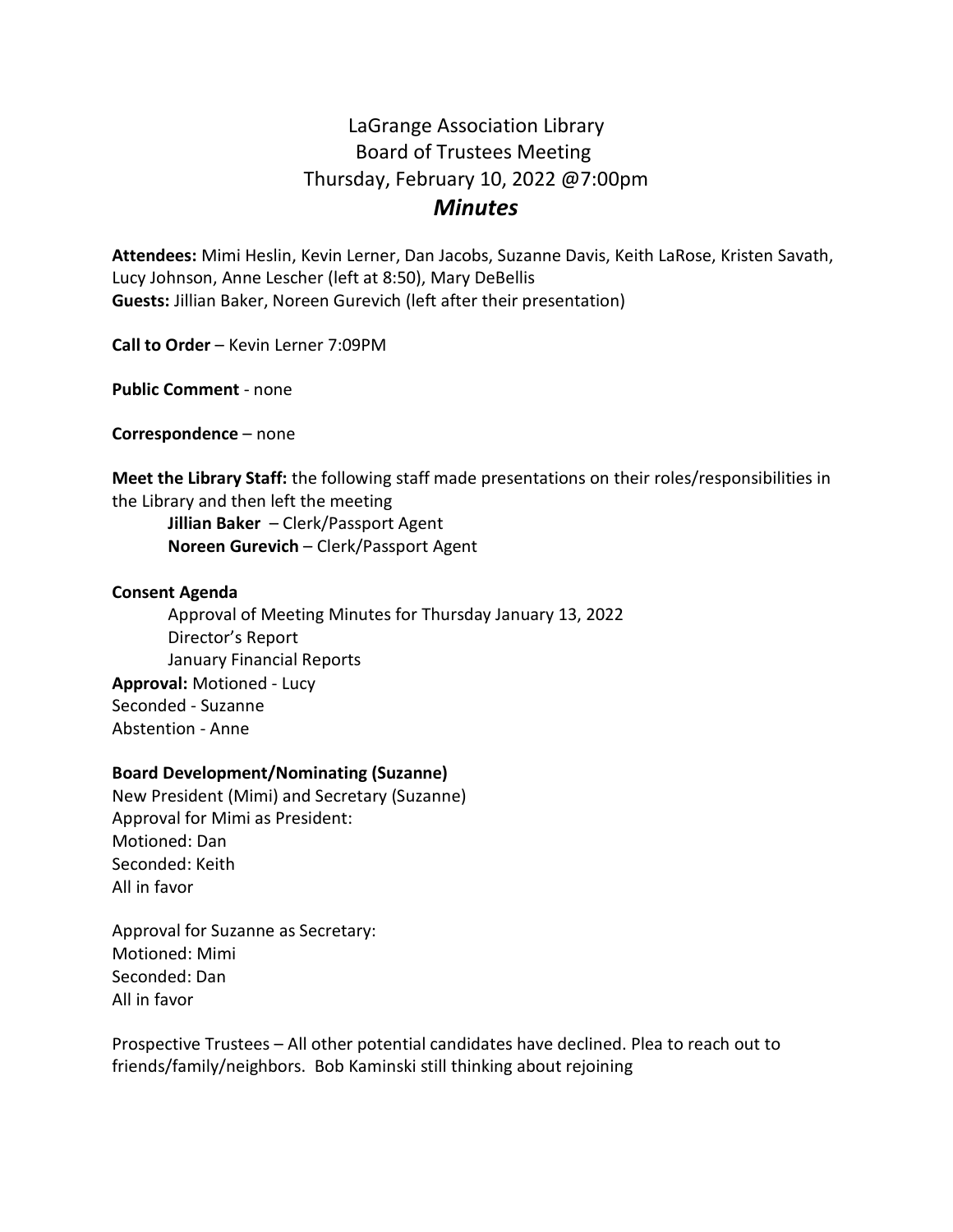# **Committee changes**

Personnel – Suzanne to become Chair, Kristen added, Tim to be added next month Fundraising – Kevin to become interim Chair, Suzanne to come off the committee after the donor event Finance – Dan to become chair Long Range Plan – Keith to become Chair

Building – Tim to be added next month

**Building (Kristen)** – nothing to report

# **Bylaws/Policy (Lucy)**

- **Action Item:** Exhibits Policy review
	- Approval: Motioned Lucy, Seconded Keith; All in favor
- **Action Item:** Patron Complaint review
	- Approval: Motioned Lucy, Seconded Keith: All in favor

**Capital Campaign (Kevin)** – have not met yet. Do not foresee this kicking off until after the donor event

**Fundraising (Suzanne)** – donor event - we will wait to see the headcount to finalize the food needs

## **Finance (Mimi)**

- **Action item:** liquidation of IBM & Kyndryl stock Value is just under \$5000. Liquidate these funds to diversify and simplify.
	- Approval: Motioned Lucy, Seconded Suzanne; All in favor
- Committee took a deep dive into financial resources and set up a "operating reserve" fund of 2 months' worth in expenses to stay in the operating account if needed.
- Discussion of location of resources; discussed further changes that will need to be approved by the board next month.
- There are funds in the operating fund that can be put into the capital fund that suggest we may have enough to start moving forward on the children's renovation. Discussion around next steps including getting an updated estimate from the architect for the entire project.

**Friends (Anne)** – nothing to report

**Long Range Planning (Dan)** – Met this week to review the proposed 2022 survey. Next step is to finalize and bring to the board for approval

**Personnel (vacant) –** nothing to report